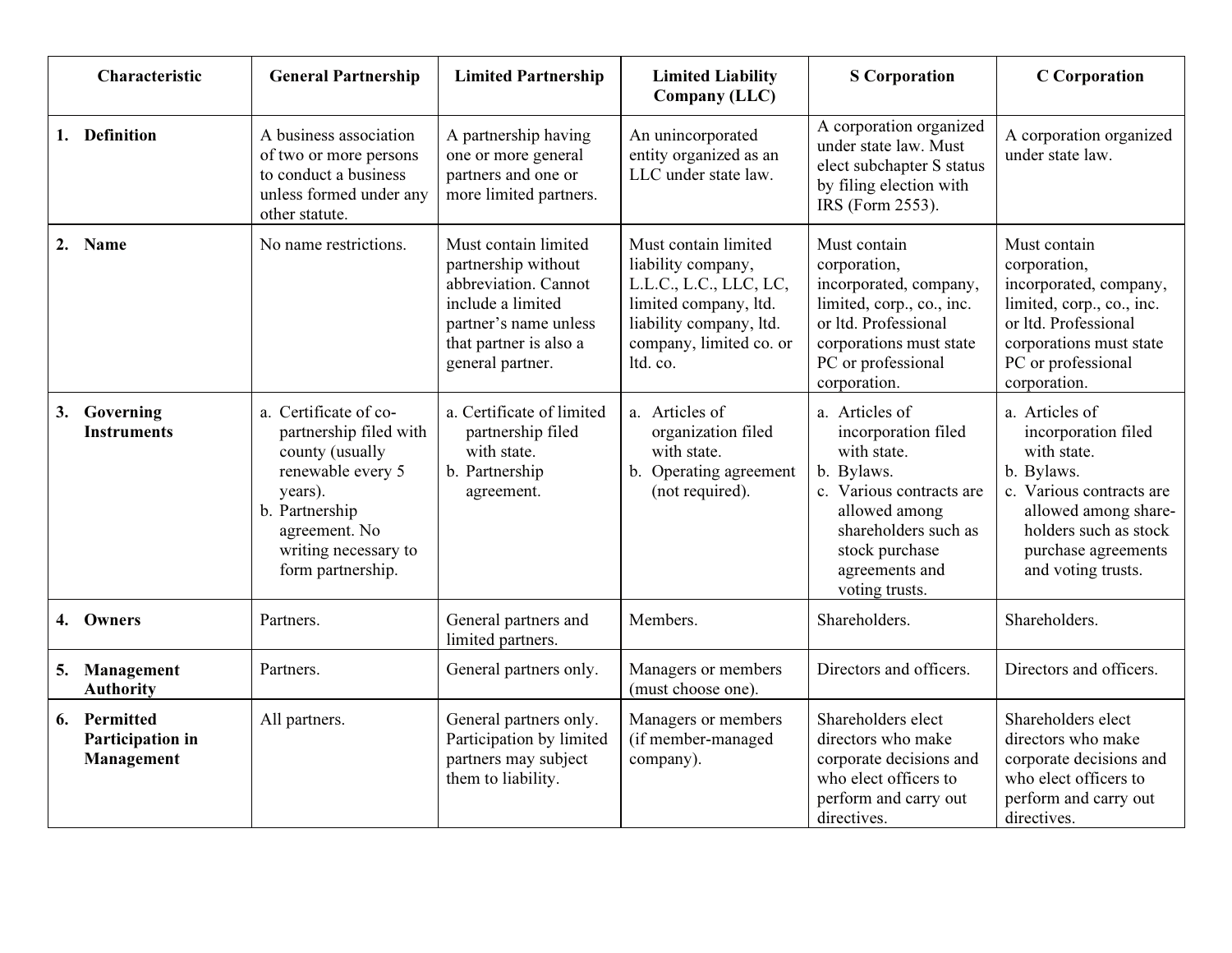| Characteristic      | <b>General Partnership</b>                                                                                 | <b>Limited Partnership</b>                                                                                                                                                                                                                                                                                             | <b>Limited Liability</b><br>Company (LLC)                                                                                                                                                                                                                                                                                                                                                                                          | <b>S</b> Corporation                                                                                                                                                                                                     | <b>C</b> Corporation                                                                                                                                                                                                              |
|---------------------|------------------------------------------------------------------------------------------------------------|------------------------------------------------------------------------------------------------------------------------------------------------------------------------------------------------------------------------------------------------------------------------------------------------------------------------|------------------------------------------------------------------------------------------------------------------------------------------------------------------------------------------------------------------------------------------------------------------------------------------------------------------------------------------------------------------------------------------------------------------------------------|--------------------------------------------------------------------------------------------------------------------------------------------------------------------------------------------------------------------------|-----------------------------------------------------------------------------------------------------------------------------------------------------------------------------------------------------------------------------------|
| <b>Voting</b><br>7. | Majority vote of general<br>partners if in ordinary<br>course of business;<br>otherwise unanimous<br>vote. | Majority vote of<br>general partners,<br>provided, however, that<br>limited partners also<br>vote on admission of<br>partners, dissolution,<br>continuation after the<br>withdrawal of a general<br>partner, and the<br>compromise of a<br>partner's debt to the<br>partnership. This can be<br>modified by agreement. | One member, one vote.<br>Majority vote of<br>members, except<br>unanimous vote required<br>by statute for some<br>major decisions. This<br>can be modified by<br>agreement and is often<br>modified to provide<br>voting based on<br>ownership interest. The<br>LLCA now references a<br>majority in interest of<br>the members. The<br>method of computing<br>voting rights should be<br>addressed in the<br>operating agreement. | Shareholders vote based<br>on number of shares<br>owned. Majority vote of<br>shares of those entitled<br>to vote controls. There<br>may be a nonvoting<br>class of shares, but<br>otherwise only one class<br>permitted. | Shareholders vote based<br>on number of shares<br>owned. Majority vote of<br>shares of those entitled<br>to vote controls. There<br>may be multiple classes<br>of shares. Voting<br>requirements may be<br>modified by agreement. |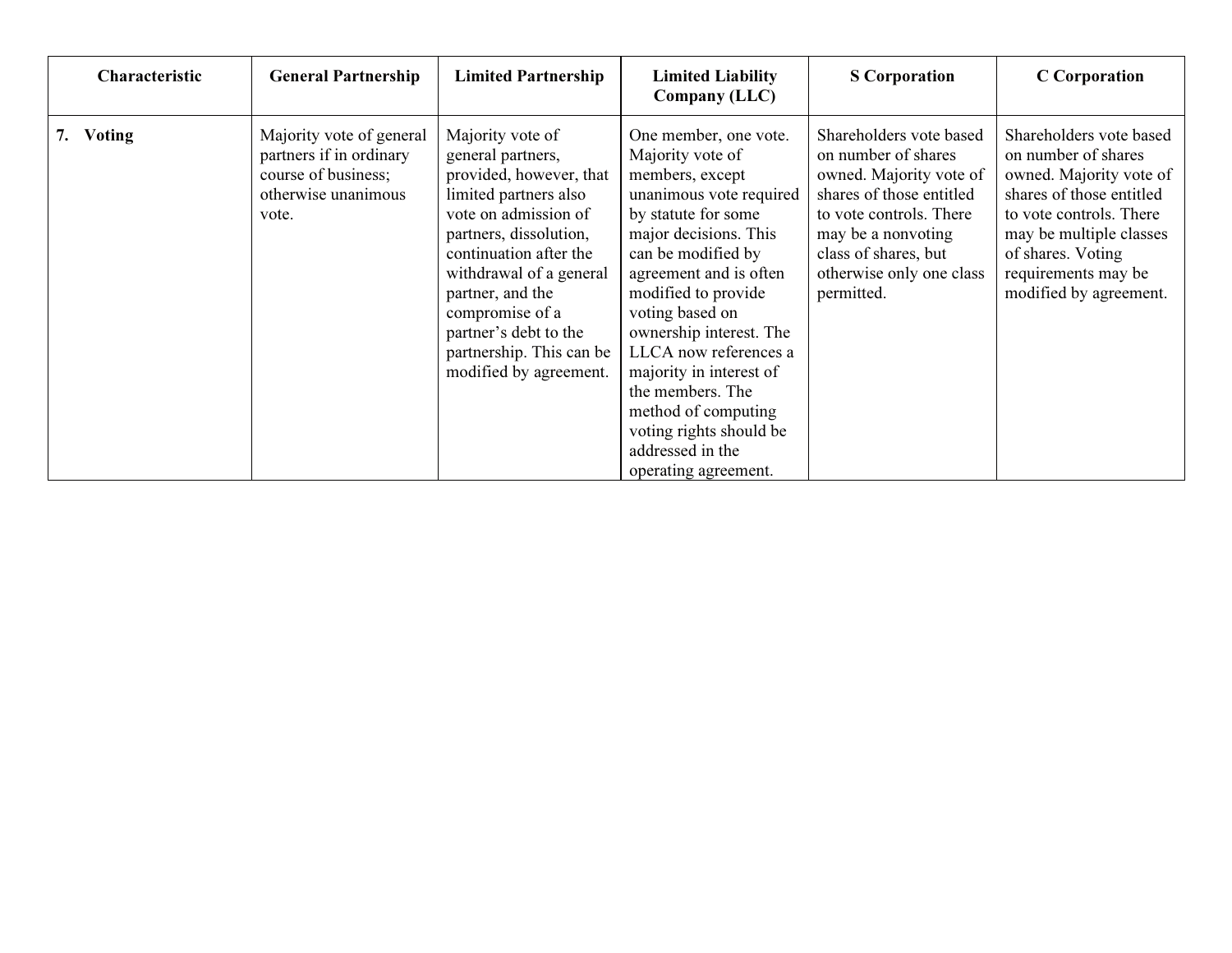| Characteristic                                                               | <b>General Partnership</b>                                                                                                                                                                       | <b>Limited Partnership</b>                                                                                                                                                                                                                                                                                                                                                                                                                                                                                         | <b>Limited Liability</b><br><b>Company (LLC)</b>                                                                                                                                      | <b>S</b> Corporation                                                                                                                                                | <b>C</b> Corporation                                                                                                                                                |
|------------------------------------------------------------------------------|--------------------------------------------------------------------------------------------------------------------------------------------------------------------------------------------------|--------------------------------------------------------------------------------------------------------------------------------------------------------------------------------------------------------------------------------------------------------------------------------------------------------------------------------------------------------------------------------------------------------------------------------------------------------------------------------------------------------------------|---------------------------------------------------------------------------------------------------------------------------------------------------------------------------------------|---------------------------------------------------------------------------------------------------------------------------------------------------------------------|---------------------------------------------------------------------------------------------------------------------------------------------------------------------|
| <b>Liability for Entity</b><br>8.<br><b>Obligations</b>                      | Partners are jointly and<br>severally liable for<br>obligations of<br>partnership arising out<br>of a partner's wrongful<br>acts and jointly for all<br>other obligations of the<br>partnership. | General partners are<br>jointly and severally<br>liable for the<br>obligations of the<br>limited partnership.<br>Limited partners are not<br>personally liable for the<br>obligations of the<br>limited partnership,<br>except to the extent<br>they take part in limited<br>partnership<br>management or if the<br>limited partner's name<br>is used in the limited<br>partnership's name and<br>such liability arises out<br>of a third party's belief<br>that such limited<br>partner was a general<br>partner. | Members are not liable<br>for the obligations of the<br>LLC unless the liability<br>veil is pierced.                                                                                  | Shareholders are not<br>liable for the obligations<br>of the corporation,<br>subject to certain<br>instances where<br>creditors have pierced<br>the corporate veil. | Shareholders are not<br>liable for the obligations<br>of the corporation,<br>subject to certain<br>instances where<br>creditors have pierced<br>the corporate veil. |
| <b>Liability of Owners</b><br>9.<br>to the Entity and<br><b>Other Owners</b> | Each partner has a<br>fiduciary duty to the<br>partnership and other<br>partners.                                                                                                                | General partners owe a<br>fiduciary duty to the<br>partnership and other<br>partners. Both limited<br>partners and general<br>partners must<br>contribute agreed on<br>capital contributions<br>and are liable for<br>wrongful distributions<br>received.                                                                                                                                                                                                                                                          | Members are liable for<br>contributions and<br>wrongful distributions<br>received. Members in a<br>member-managed LLC<br>are generally liable for<br>breaches of fiduciary<br>duties. | Shareholders are<br>generally not liable<br>except for contributions<br>and wrongful<br>distributions received.                                                     | Shareholders are<br>generally not liable<br>except for contributions<br>and wrongful<br>distributions received.                                                     |
| 10. Piercing the Entity<br>Veil                                              | Partners have liability<br>already.                                                                                                                                                              | General partners are<br>already liable. Limited<br>partners that participate<br>in management can be<br>liable.                                                                                                                                                                                                                                                                                                                                                                                                    | Body of law relating to<br>corporations will most<br>likely apply.                                                                                                                    | Shareholders may be<br>liable.                                                                                                                                      | Shareholders may be<br>liable.                                                                                                                                      |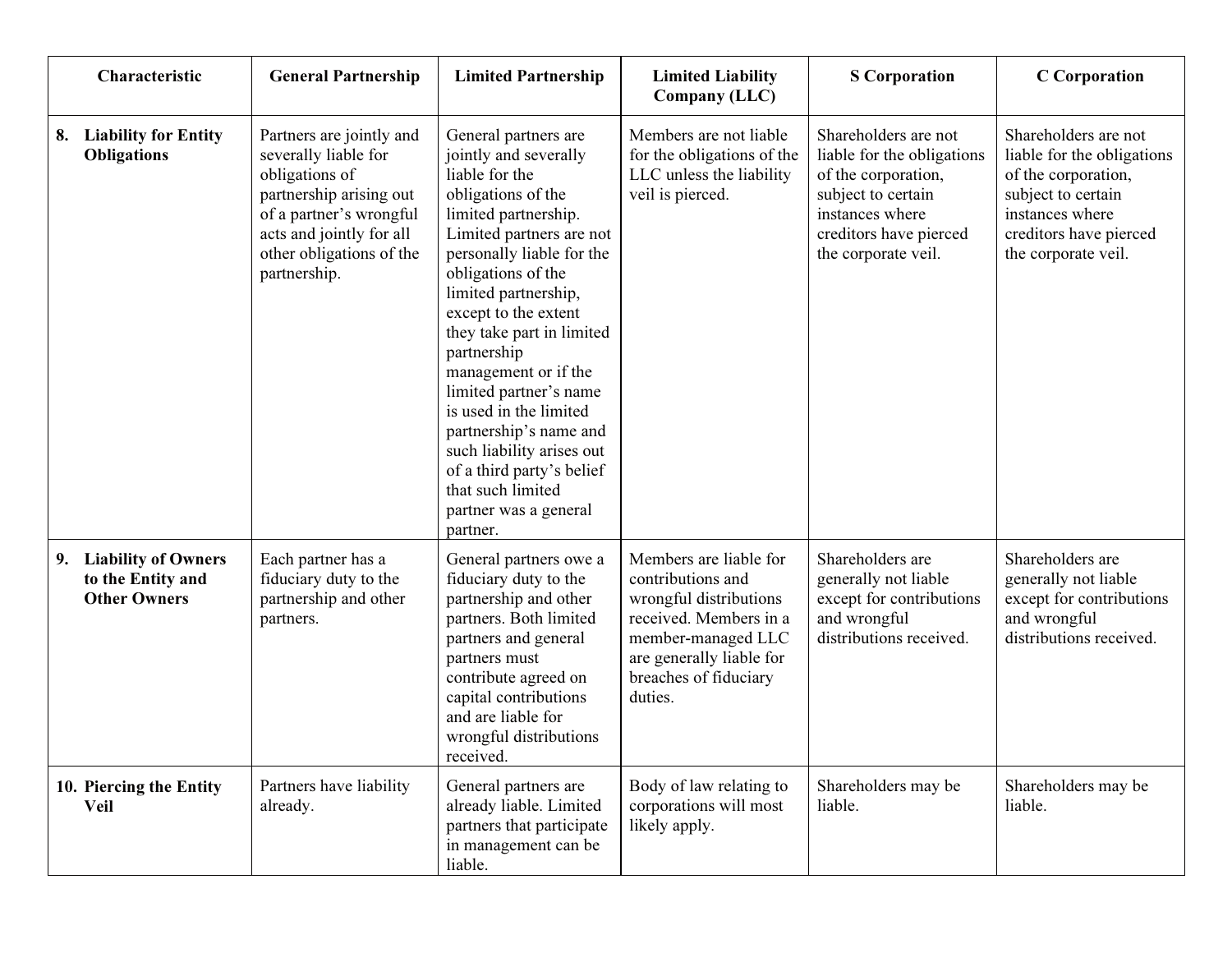| Characteristic                             | <b>General Partnership</b>                                                                             | <b>Limited Partnership</b>                                                                                                                                                                           | <b>Limited Liability</b><br><b>Company (LLC)</b>                                                                                                                                                                                                                      | <b>S</b> Corporation                                                                                                                                                                                                                                                                                  | <b>C</b> Corporation                                                                                                                                                                                                                                                                                  |
|--------------------------------------------|--------------------------------------------------------------------------------------------------------|------------------------------------------------------------------------------------------------------------------------------------------------------------------------------------------------------|-----------------------------------------------------------------------------------------------------------------------------------------------------------------------------------------------------------------------------------------------------------------------|-------------------------------------------------------------------------------------------------------------------------------------------------------------------------------------------------------------------------------------------------------------------------------------------------------|-------------------------------------------------------------------------------------------------------------------------------------------------------------------------------------------------------------------------------------------------------------------------------------------------------|
| 11. Fiduciary Duties of<br>Management      | Partners have fiduciary<br>duties and the obligation<br>to act in good faith and<br>with fair dealing. | General partners have a<br>fiduciary duty of care<br>and loyalty with the<br>obligation to act in<br>good faith and fair<br>dealing.                                                                 | Unless a company is<br>member managed,<br>members have no<br>fiduciary duties.<br>Managers, and members<br>in a member-managed<br>company, do have a<br>fiduciary duty of care<br>and loyalty and the<br>obligation to act in good<br>faith and with fair<br>dealing. | Officers and directors<br>have statutory duties of<br>good faith to act in the<br>best interest of the<br>corporation and not to<br>usurp corporate<br>opportunities. If<br>minority shareholders<br>are oppressed by the<br>majority shareholders,<br>the majority<br>shareholders may be<br>liable. | Officers and directors<br>have statutory duties of<br>good faith to act in the<br>best interest of the<br>corporation and not to<br>usurp corporate<br>opportunities. If<br>minority shareholders<br>are oppressed by the<br>majority shareholders,<br>the majority<br>shareholders may be<br>liable. |
| 12. Who Can Be An<br>Owner                 | No restrictions.                                                                                       | No restrictions.                                                                                                                                                                                     | No restrictions.                                                                                                                                                                                                                                                      | Numerous restrictions,<br>including disallowing<br>ownership by non-<br>resident aliens,<br>partnerships,<br>corporations, and other<br>specific persons and<br>entities.                                                                                                                             | No restrictions.                                                                                                                                                                                                                                                                                      |
| 13. Number of Owners                       | Need at least two<br>partners.                                                                         | Need at least one<br>general partner and one<br>limited partner.                                                                                                                                     | No restrictions.                                                                                                                                                                                                                                                      | At least one, but no<br>more than 100,<br>shareholders.                                                                                                                                                                                                                                               | No restrictions.                                                                                                                                                                                                                                                                                      |
| 14. Allocations of<br><b>Distributions</b> | Partners can agree on<br>any financial<br>arrangements subject to<br>economic reality.                 | Partners can agree on<br>any financial<br>arrangement as long as<br>it has economic reality.<br>Default rule is that<br>partners will share in<br>proportion to the value<br>of their contributions. | Members can agree on<br>any financial<br>arrangement as long as<br>it has economic reality.                                                                                                                                                                           | Because only one class<br>of stock is allowed,<br>shareholder's share of<br>distributions must be<br>based on proportionate<br>stock ownership.                                                                                                                                                       | Shareholders can<br>establish different<br>classes of stock that can<br>provide for different or<br>preferential returns.<br>Default rule is that<br>distributions are based<br>on proportionate stock<br>ownership.                                                                                  |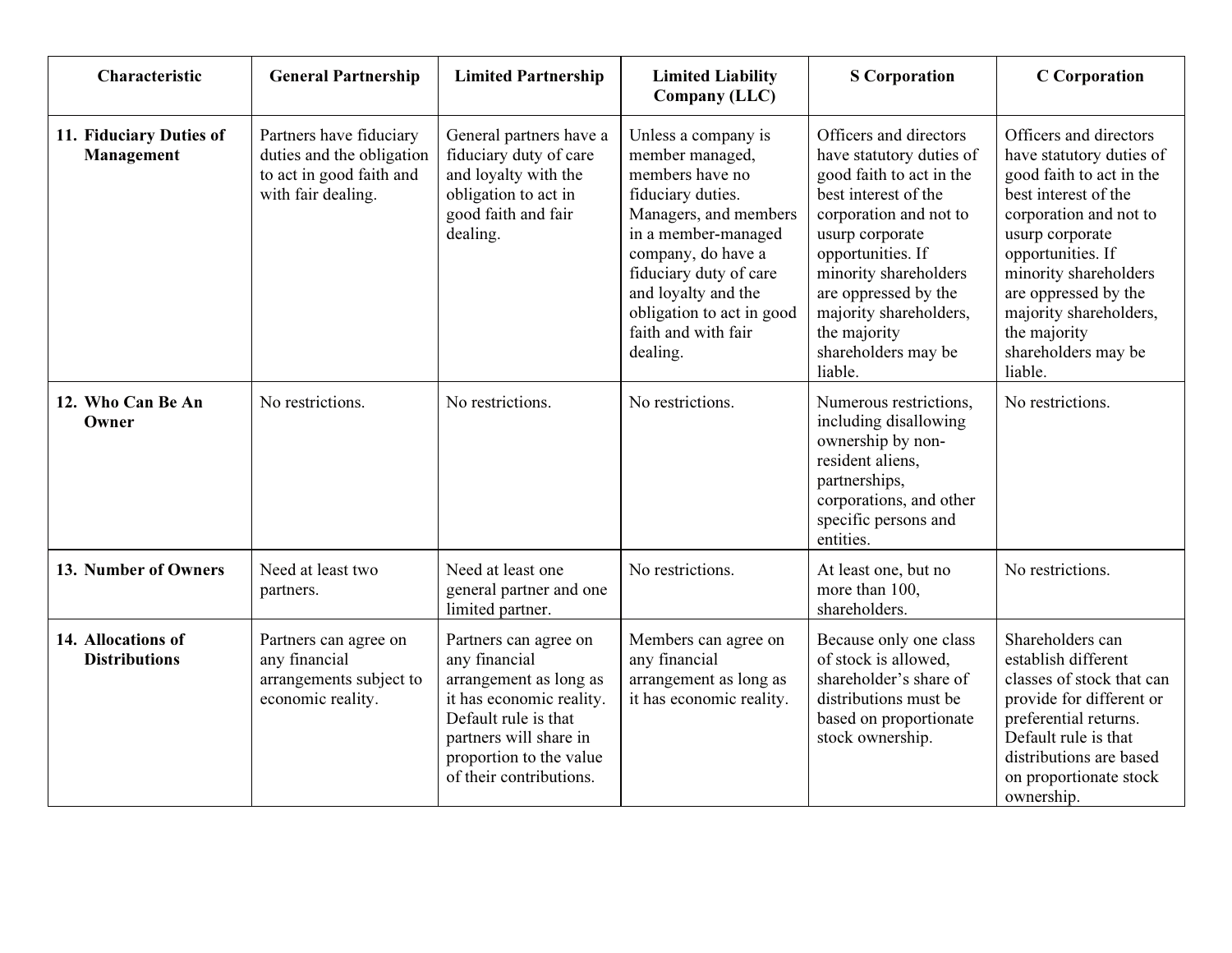| Characteristic                                                                                  | <b>General Partnership</b>                                                                                                                                                                                                                                             | <b>Limited Partnership</b>                                                                                                                                                                                                                                                                                                                        | <b>Limited Liability</b><br>Company (LLC)                                                                                                                                                                                                                                   | <b>S</b> Corporation                                                                                                                                                         | <b>C</b> Corporation                                                                                                 |
|-------------------------------------------------------------------------------------------------|------------------------------------------------------------------------------------------------------------------------------------------------------------------------------------------------------------------------------------------------------------------------|---------------------------------------------------------------------------------------------------------------------------------------------------------------------------------------------------------------------------------------------------------------------------------------------------------------------------------------------------|-----------------------------------------------------------------------------------------------------------------------------------------------------------------------------------------------------------------------------------------------------------------------------|------------------------------------------------------------------------------------------------------------------------------------------------------------------------------|----------------------------------------------------------------------------------------------------------------------|
| 15. Transfers of<br><b>Ownership Interests</b>                                                  | Transferable, but the<br>transferee will not be<br>admitted as a partner<br>without the consent of<br>the other partners.<br>Without such consent,<br>the transferee obtains an<br>interest in the profits<br>and losses only. Owners<br>can agree on<br>restrictions. | Transferable, but the<br>transferee will not be<br>admitted as a partner<br>except as provided in<br>the partnership<br>agreement or, if not<br>provided, with the<br>consent of the other<br>partners. Without such<br>consent, the transferee<br>obtains an interest in<br>the profits and losses<br>only. Owners can agree<br>on restrictions. | Membership interests<br>are transferable, but the<br>transferee will not be<br>admitted as a member<br>except as provided in<br>the operating agreement<br>or, if not provided,<br>without the consent of<br>all the other members.<br>Owners can agree on<br>restrictions. | Stock is freely<br>transferable unless<br>restricted by the articles,<br>bylaws, or a<br>shareholders' agreement<br>or by the restrictions<br>imposed under<br>subchapter S. | Stock is freely<br>transferable unless<br>restricted by the articles,<br>bylaws, or a<br>shareholders'<br>agreement. |
| 16. Entity Taxation<br><b>Under IRC</b>                                                         | No tax at entity level.                                                                                                                                                                                                                                                | Unless elected to be<br>treated as a corporation<br>under check-the-box<br>rules, will be taxed as a<br>partnership with pass-<br>through taxation to the<br>owners.                                                                                                                                                                              | Unless elected to be<br>treated as a corporation<br>under check-the-box<br>rules, will be taxed as a<br>partnership with pass-<br>through taxation to the<br>owners.                                                                                                        | Pass-through taxation to<br>owners unless built-in<br>gain, excess passive<br>income, or LIFO<br>recapture exceptions<br>apply. Generally not<br>taxed at corporate level.   | Taxed as a corporation<br>at the corporate level.                                                                    |
| 17. Taxation of Owner<br>on Contribution of<br><b>Property for</b><br><b>Ownership Interest</b> | Partners are generally<br>not taxed on the<br>contribution of property,<br>but if property is<br>encumbered, will be<br>taxed if liabilities<br>exceed partner's basis in<br>the property.                                                                             | Rules applicable to<br>general partnerships<br>will apply unless it has<br>elected to be treated as<br>a corporation.                                                                                                                                                                                                                             | Rules applicable to<br>general partnerships will<br>apply unless it has<br>elected to be treated as a<br>corporation.                                                                                                                                                       | Contributions of<br>property for stock will<br>be taxable unless it<br>meets the requirements<br>of IRC 351.                                                                 | Contributions of<br>property for stock will<br>be taxable unless it<br>meets the requirements<br>of IRC 351.         |
| 18. Taxation of Owner<br>on Contribution of<br><b>Services for</b><br><b>Ownership Interest</b> | Partners are taxed on the<br>receipt of the interest,<br>but will generally not<br>recognize income if<br>they only receive a<br>share of the future<br>profits.                                                                                                       | Rules applicable to<br>general partnerships<br>will apply unless it has<br>elected to be treated as<br>a corporation.                                                                                                                                                                                                                             | Rules applicable to<br>general partnerships will<br>apply unless it has<br>elected to be treated as a<br>corporation.                                                                                                                                                       | Contributions of<br>services for stock will<br>be taxable.                                                                                                                   | Contributions of<br>services for stock will<br>be taxable.                                                           |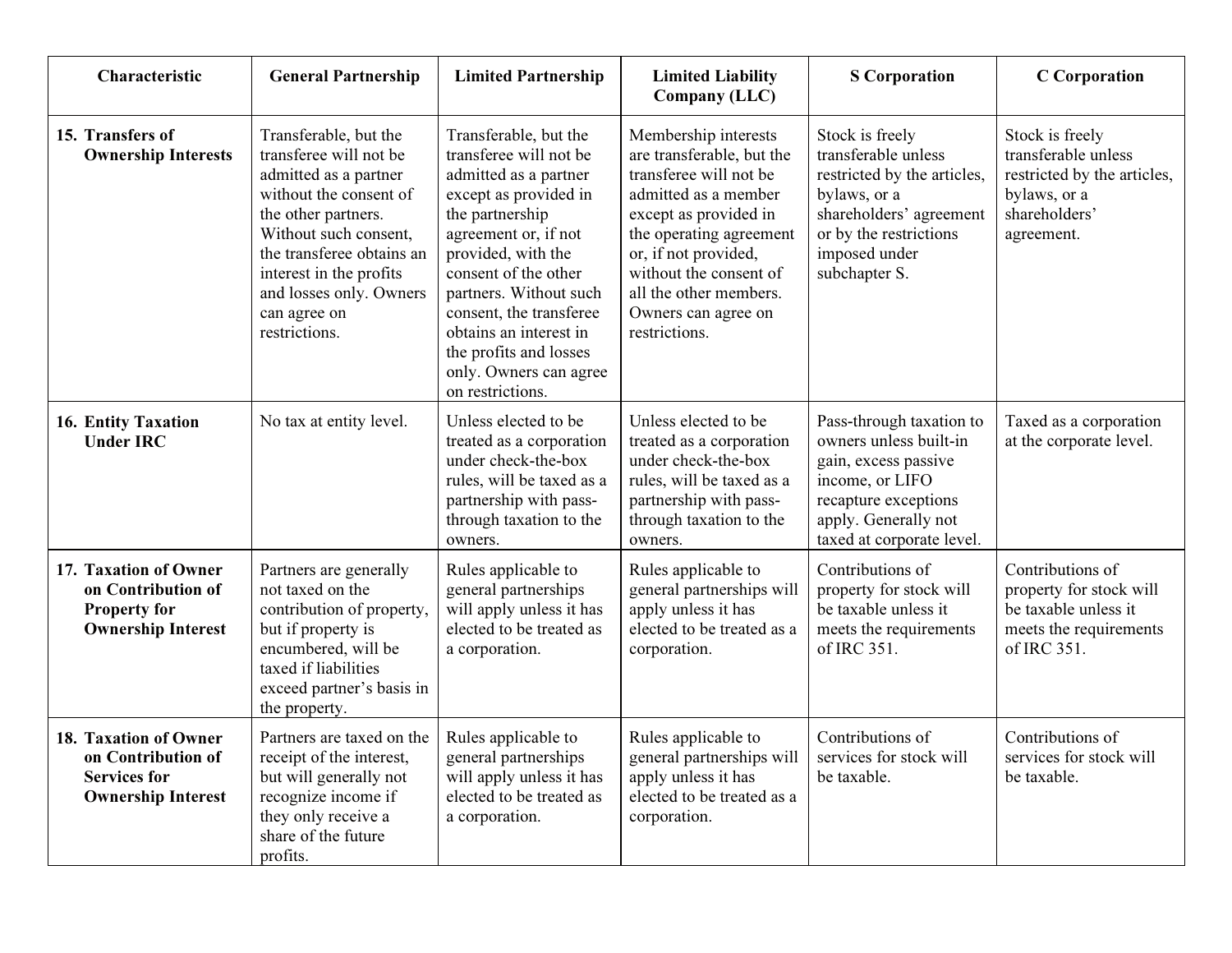| Characteristic                                          | <b>General Partnership</b>                                                                                                           | <b>Limited Partnership</b>                                                                                                                                                                                                                                                                                                                                                    | <b>Limited Liability</b><br>Company (LLC)                                                                             | <b>S</b> Corporation                                                                                                                                                                                                                                                       | <b>C</b> Corporation                                                                                                                                                                                                                          |
|---------------------------------------------------------|--------------------------------------------------------------------------------------------------------------------------------------|-------------------------------------------------------------------------------------------------------------------------------------------------------------------------------------------------------------------------------------------------------------------------------------------------------------------------------------------------------------------------------|-----------------------------------------------------------------------------------------------------------------------|----------------------------------------------------------------------------------------------------------------------------------------------------------------------------------------------------------------------------------------------------------------------------|-----------------------------------------------------------------------------------------------------------------------------------------------------------------------------------------------------------------------------------------------|
| 19. Taxation of Entity on<br><b>Receipt of Property</b> | No gain will be<br>recognized.                                                                                                       | Rules applicable to<br>general partnerships<br>will apply unless it has<br>elected to be treated as<br>a corporation.                                                                                                                                                                                                                                                         | Rules applicable to<br>general partnerships will<br>apply unless it has<br>elected to be treated as a<br>corporation. | The corporation will not<br>recognize gain.                                                                                                                                                                                                                                | The corporation will not<br>recognize gain.                                                                                                                                                                                                   |
| 20. Taxable Year                                        | Same taxable year as<br>majority of partners.                                                                                        | Rules applicable to<br>partnerships will apply<br>unless it has elected to<br>be treated as a<br>corporation.                                                                                                                                                                                                                                                                 | Rules applicable to<br>partnerships will apply<br>unless it has elected to<br>be treated as a<br>corporation.         | Must generally use<br>calendar year, but can<br>use a year that<br>commences on a<br>calendar quarter if tax<br>deposits to offset the<br>benefit of such deferral<br>are made.                                                                                            | Any taxable year may<br>be chosen, but if<br>personal service<br>corporation, limitation<br>to calendar year, or a<br>year which commences<br>on a calendar quarter if<br>tax deposits to offset the<br>benefit of such deferral<br>are made. |
| 21. Owners'<br>Deductibility of<br>Losses               | Can deduct against<br>other income to extent<br>of basis. At risk and<br>passive activity loss<br>rules will limit<br>deductibility. | Losses are passed<br>through to the members<br>and can be deducted to<br>extent of basis. At risk<br>rules and passive<br>activity loss rules will<br>limit deductibility. The<br>passive activity loss<br>limitations will be<br>difficult for limited<br>partners to overcome<br>due to the prohibition<br>on their participation in<br>the business of the<br>partnership. | Generally similar to<br>partnership.                                                                                  | Can deduct to extent of<br>stock basis (which will<br>include debts of entity to<br>the shareholder). At risk<br>and passive activity loss<br>rules will limit<br>deductibility. See IRC<br>1366 regarding pass<br>through and IRC 1367<br>regarding basis<br>adjustments. | No deduction.                                                                                                                                                                                                                                 |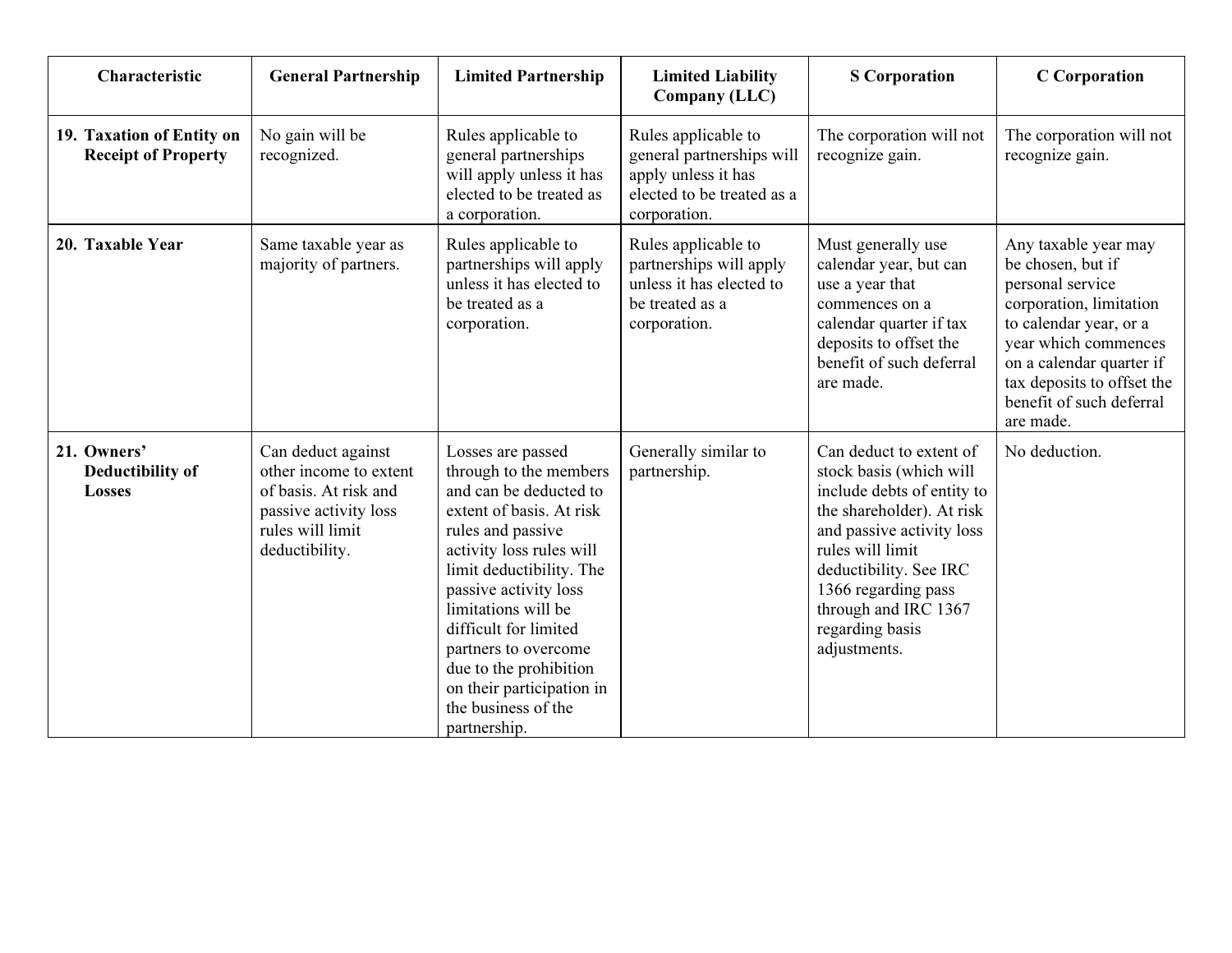| Characteristic                                                                            | <b>General Partnership</b>                                                                                    | <b>Limited Partnership</b>                                                                                                                                                                                        | <b>Limited Liability</b><br>Company (LLC)                                                                                                                                                      | <b>S</b> Corporation                                                                                                                                                                                                                                        | <b>C</b> Corporation                                                                                                                        |
|-------------------------------------------------------------------------------------------|---------------------------------------------------------------------------------------------------------------|-------------------------------------------------------------------------------------------------------------------------------------------------------------------------------------------------------------------|------------------------------------------------------------------------------------------------------------------------------------------------------------------------------------------------|-------------------------------------------------------------------------------------------------------------------------------------------------------------------------------------------------------------------------------------------------------------|---------------------------------------------------------------------------------------------------------------------------------------------|
| 22. How Gains and<br><b>Losses of Entity are</b><br><b>Recognized by</b><br><b>Owners</b> | Partners include shares<br>of income, loss,<br>deduction, and credit of<br>the entity for the year<br>earned. | If the limited<br>partnership is treated as<br>a partnership, the<br>partnership rules will<br>apply. If treated as a<br>corporation, losses not<br>recognized and gain<br>may be recognized on<br>distributions. | If the LLC is treated as a<br>partnership, the<br>partnership rules will<br>apply. If treated as a<br>corporation, losses not<br>recognized and gain<br>may be recognized on<br>distributions. | Separately stated pass<br>through to shareholders.                                                                                                                                                                                                          | No pass through.<br>Distributions generally<br>taxable as dividends to<br>extent of earnings and<br>profits.                                |
| 23. Tax Effect of Entity<br><b>Liabilities</b>                                            | Partners can include<br>both recourse and<br>nonrecourse liabilities in<br>basis.                             | Limited partners cannot<br>include recourse<br>obligations in basis<br>unless they bear the<br>economic risk of loss,<br>but may include a share<br>of nonrecourse liability.                                     | Generally cannot<br>include in basis because<br>liabilities of LLC are<br>nonrecourse to the<br>members.                                                                                       | Generally similar to<br>LLC.                                                                                                                                                                                                                                | No effect on owners'<br>basis.                                                                                                              |
| 24. Cash Distributions to<br><b>Owners</b>                                                | Distribution will be tax-<br>free to extent of basis,<br>with any excess being<br>treated as a capital gain.  | Subject to rules of<br>partnership or<br>corporation, depending<br>on how elected to be<br>taxed.                                                                                                                 | Subject to rules of<br>partnership or<br>corporation, depending<br>on how elected to be<br>taxed.                                                                                              | Treated as return of<br>basis and not taxable to<br>extent of basis. Any<br>excess will be taxed as<br>capital gain.                                                                                                                                        | Will be treated as<br>dividends to extent of<br>earnings and profits,<br>which, through 2012,<br>will be taxed as capital<br>gain.          |
| 25. Appreciated<br><b>Property</b><br><b>Distributions to</b><br><b>Owners</b>            | Generally, no gain or<br>loss to partner or<br>partnership on the<br>distribution of<br>appreciated property. | Subject to rules of<br>partnership or<br>corporation, depending<br>on how elected to be<br>taxed.                                                                                                                 | Subject to rules of<br>partnership or<br>corporation, depending<br>on how elected to be<br>taxed.                                                                                              | Gain on appreciated<br>property will be<br>recognized and passed<br>through to shareholders<br>and shareholders will<br>recognize income or<br>capital gain as a dis-<br>tribution. No double<br>taxation at both cor-<br>porate and shareholder<br>levels. | Gain on appreciated<br>property will be<br>recognized and<br>shareholders will<br>recognize income or<br>capital gain as a<br>distribution. |